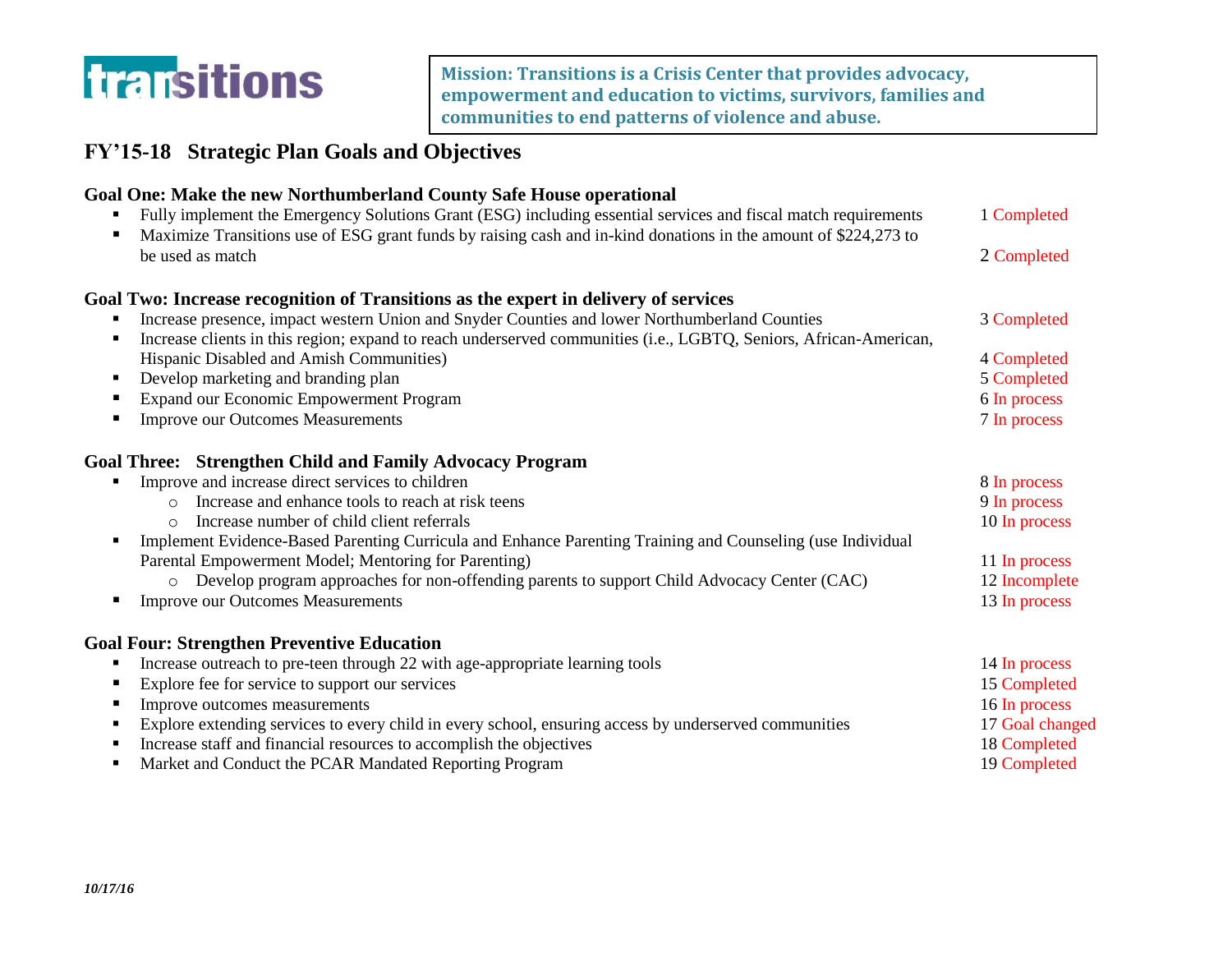

**Mission: Transitions is a Crisis Center that provides advocacy, empowerment and education to victims, survivors, families and communities to end patterns of violence and abuse.**

| Goal Five: Develop and implement a sustainable human resources management plan                                                                                                                                                                                                                     |               |                                                                                                        |                                |
|----------------------------------------------------------------------------------------------------------------------------------------------------------------------------------------------------------------------------------------------------------------------------------------------------|---------------|--------------------------------------------------------------------------------------------------------|--------------------------------|
| Explore how better to serve clients on weekends and evenings<br>Review and upgrade compensation plan as needed<br>Develop succession plan and implement<br>٠<br>Meet requirements of Civil Legal Representation and Medical Advocacy Program, if awarded grants from PCADV<br>Diversify Staff<br>٠ |               |                                                                                                        |                                |
|                                                                                                                                                                                                                                                                                                    |               | Build volunteer program (e.g. adopt a room, health fairs) including non-direct service volunteers<br>٠ | 24 In process<br>25 In process |
|                                                                                                                                                                                                                                                                                                    |               | <b>Goal Six: Execute a successful Comprehensive Campaign</b>                                           |                                |
|                                                                                                                                                                                                                                                                                                    |               | Step 1: Planning and Preparation                                                                       | 26 Completed                   |
|                                                                                                                                                                                                                                                                                                    |               | Step 2: Organization and Enlistment<br>Step 3: Leadership Gift Solicitation                            |                                |
| Step 4: Public Announcement                                                                                                                                                                                                                                                                        | 29 Completed  |                                                                                                        |                                |
| Step 5: Salutation                                                                                                                                                                                                                                                                                 | 30 Completion |                                                                                                        |                                |
| Step 6: Campaign Conclusion and Celebration                                                                                                                                                                                                                                                        | 31 In process |                                                                                                        |                                |
| Continuing on: Provide and monitor needs for Campaign                                                                                                                                                                                                                                              | 32 In process |                                                                                                        |                                |
| Raise \$750,000                                                                                                                                                                                                                                                                                    | 33 In process |                                                                                                        |                                |
| <b>Goal Seven: Develop and Maintain a Proactive Board of Directors</b>                                                                                                                                                                                                                             |               |                                                                                                        |                                |
| Assigned mentors to Board Members                                                                                                                                                                                                                                                                  | 34 Completed  |                                                                                                        |                                |
| Improve new Board member orientation                                                                                                                                                                                                                                                               | 35 Completed  |                                                                                                        |                                |
| Increase board to full capacity                                                                                                                                                                                                                                                                    | 36 Completed  |                                                                                                        |                                |
| Develop Succession Plan                                                                                                                                                                                                                                                                            | 37 In process |                                                                                                        |                                |
| Increase Board/Staff Interaction (e.g., Head Start, Area Agency on Aging)<br>٠                                                                                                                                                                                                                     | 38 In process |                                                                                                        |                                |